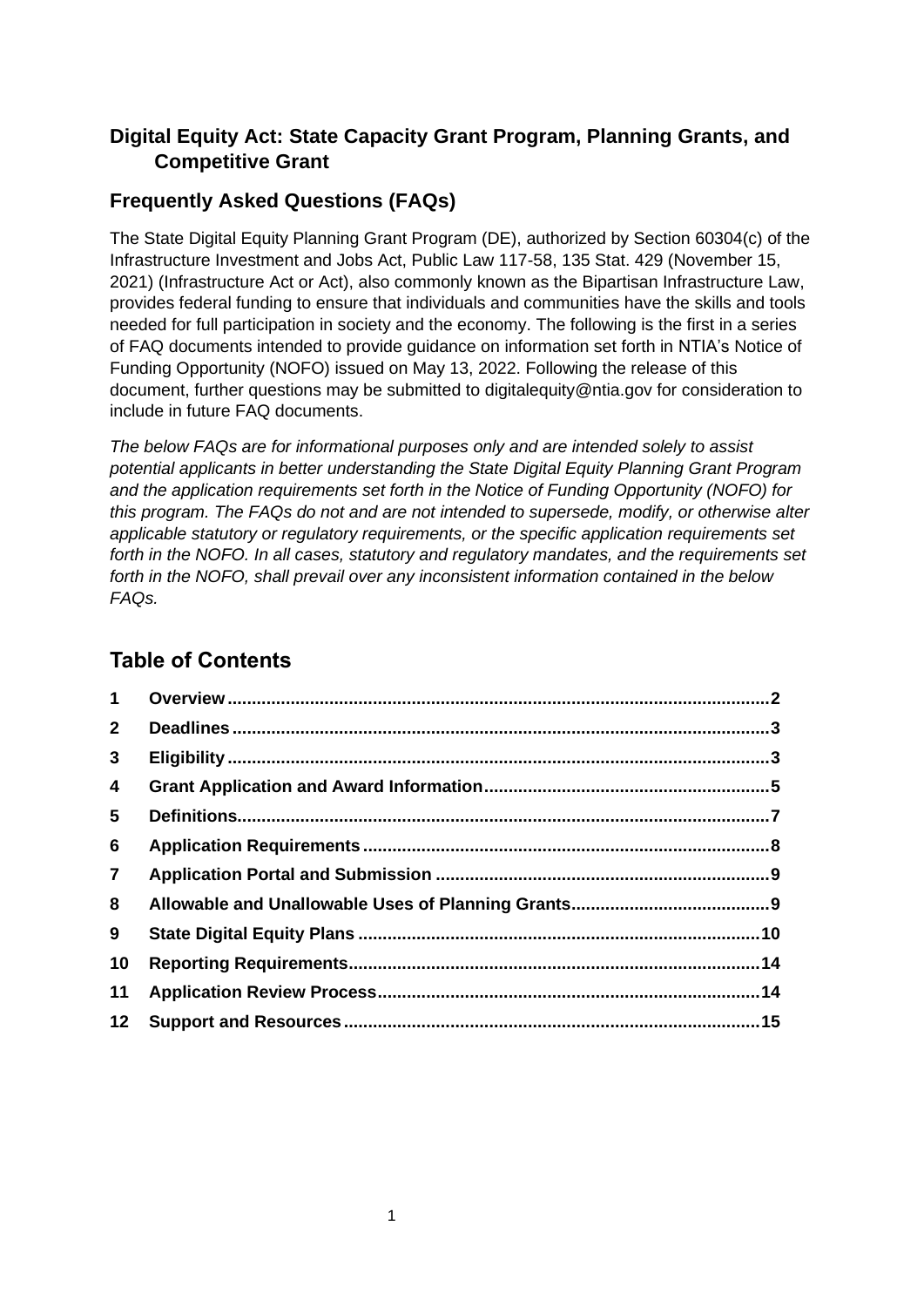## **1 Overview**

### **1.1 What is the Digital Equity Act?**

The Digital Equity Act (DEA), passed as part of the Infrastructure Investment and Jobs Act, aims to promote the achievement of digital equity and support digital inclusion activities. The DEA allocates \$2.75 billion to establish three main grant programs: the (1) State Digital Equity Planning Grant, which awards \$60 million to States (including the District of Columbia and Puerto Rico) to develop State Digital Equity plans or similar plans; (2) the State Digital Equity Capacity Grant Program, which will award \$1.44 billion over 5 fiscal years to States, possessions/territories, and Tribal entities for the purpose of implementing their State Digital Equity Plans (or similar plan); and (3) the Digital Equity Competitive Grant Program, which makes available \$1.25 billion in grant awards over 5 fiscal years for private sector, public sector, and not-for-profit entities to advance digital equity and engage in digital inclusion activities.

### **1.2 What is the State Digital Equity Planning Grant Program?**

The State Digital Equity Planning Grant Program makes \$60 million in planning grants available to States, possessions/territories, and Tribal / Native entities for the purpose of developing a State Digital Equity Plan or similar plan.

### **1.3 Why does my state have to develop a digital equity plan to be eligible for these funds?**

Under the Act, States interested in participating in the State Digital Equity Capacity Grant Program must first apply for State Digital Equity Planning Grants and complete State Digital Equity Plans. A State Digital Equity Plan is a critical predicate for achievement of digital equity goals as the drafting of such a plan provides states the opportunity to cast a vision for, and think critically about, how they will support the achievement of digital equity in their state. Planning should bring a diverse set of stakeholders to the table, assess data, and more to ensure that capacity funding is used most effectively to close the digital divide in each state.

### **1.4 When will my state receive funds to implement digital inclusion projects or programs?**

The State Digital Equity Capacity Grant Program must begin no later than two years after the date NTIA begins awarding the State Digital Equity Planning Grants. Upon receipt of the planning funds, States have one year to complete their Digital Equity Plans. Once completed, states will be eligible to apply for funds to implement the plans through the State Digital Equity Capacity Grant Program.

### **1.5 When will the Digital Equity Competitive Grant Program begin?**

The Bipartisan Infrastructure Law provides \$1.25 billion to NTIA to establish the Digital Equity Competitive Grant Program. The law requires NTIA to establish the program "not later than 30 days after the date on which the Assistant Secretary begins awarding State Digital Equity Capacity Grants, and not before that date."

### **1.6 Does NTIA provide Technical Assistance to program applicants?**

NTIA will host Technical Assistance webinars for program applicants and/or administering entities. Program and application guidance will be posted on [www.InternetForAll.gov.](http://www.internetforall.gov/)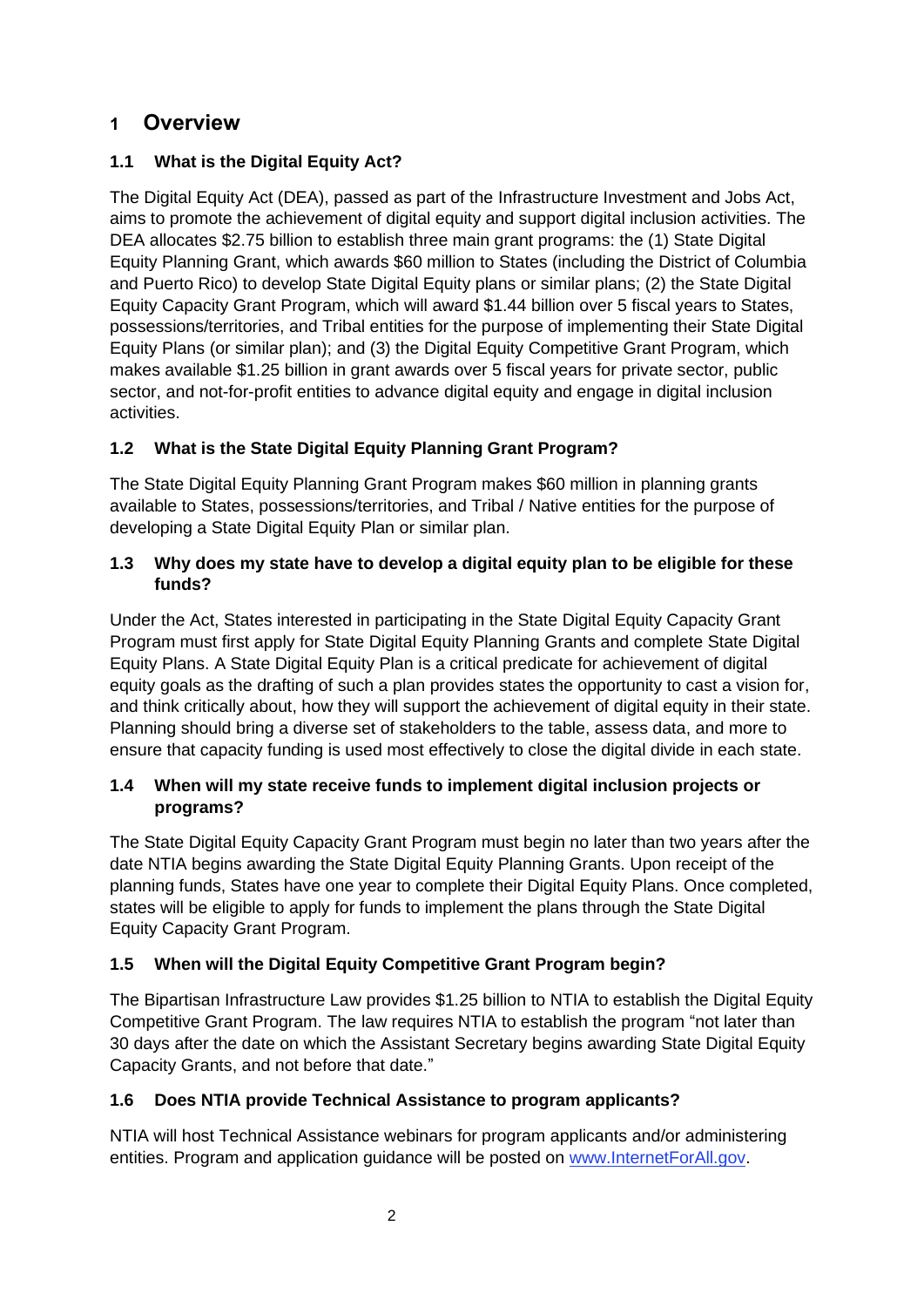### **1.7 What is considered a "State" under the DEA? Are any other entities eligible for funding? If so, do States and those other entities follow the same process to acquire planning funds?**

As defined in the NOFO in Section I.C., the term "State" includes the 50 states, the District of Columbia, and Puerto Rico.

Separately, territories and possessions of the United States, other than Puerto Rico, and Indian Tribes, Alaska Native entities, and Native Hawaiian organizations are eligible to enter into grants, cooperative agreements, or contracts with NTIA to carry out activities under the DEA (*see* Section III.A. of the NOFO).

Each State must submit an application and develop a State Digital Equity Plan in accordance with Section IV of the NOFO.

A U.S. territory or possession other than Puerto Rico, an Indian Tribe, an Alaska Native entity, or a Native Hawaiian organization have a different process than States. These entities must first submit a Letter of Intent to the NTIA in accordance with Section IV.B. of the NOFO —after which it will receive more information about application submission requirements and timelines via a separate written communication.

While States and many U.S. territories, possessions, Indian tribes, Alaska Native entities, and Native Hawaiian organizations will develop digital equity plans, some of the digital equity plan requirements that apply to States may not be applicable or appropriate for other entities. NTIA will work with these entities to agree on budgets and expectations that are reasonable and effective.

## <span id="page-2-0"></span>**2 Deadlines**

### **2.1 When are applications for the State Digital Equity Planning Grant Program due?**

States must submit applications by July 12, 2022, 11:59pm EDT through the NTIA application portal pursuant to Section IV.A. of the NOFO. States cannot submit their application packages (or any portions thereof) by email, paper, or facsimile.

U.S. territories and possessions other than Puerto Rico, Indian Tribes, Alaska Native entities, and Native Hawaiian organizations must submit their Letters of Intent by July 12, 2022, 11:59pm EDT. As described further in Section IV.B. of the NOFO, these entities must submit their letters of intent (1) electronically through the NTIA application portal, (2) by email, or (3) by mail or courier. Applications submitted by mail or courier must be postmarked by July 12, 2022. Application submission requirements and timelines for any entity that submits a timely Letter of Intent will be provided to such applicant in a separate written communication.

# <span id="page-2-1"></span>**3 Eligibility**

### **3.1 What entities are eligible to apply for planning grants under the State Digital Equity Planning Grant Program?**

Each of the 50 states, the District of Columbia, and Puerto Rico (collectively referred to as "States" under this program) are eligible to apply for planning grants under the State Digital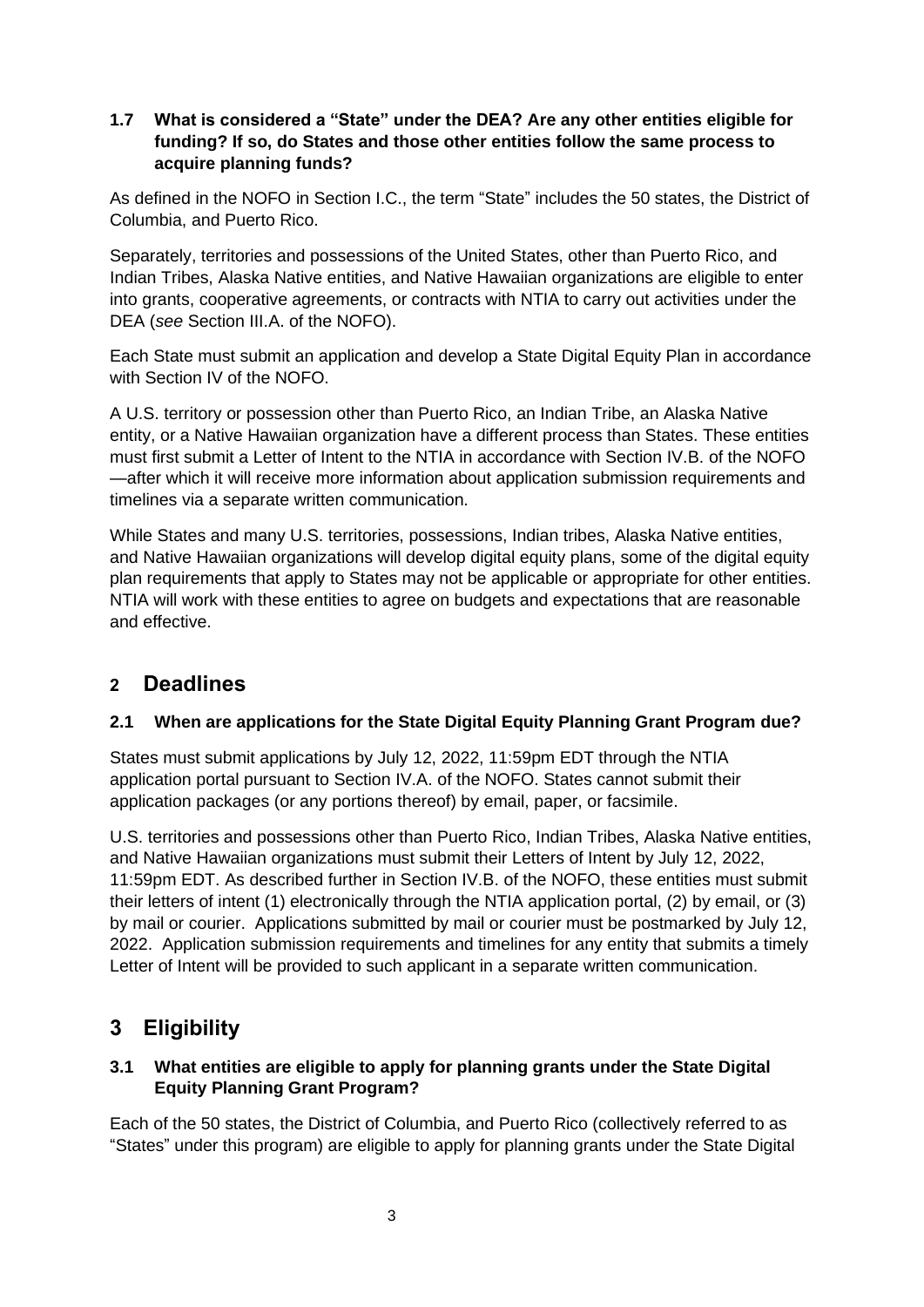Equity Planning Grant program. The governor or equivalent of each State must designate an Administering Entity for that State to receive and administer a grant.

Territories or possessions of the United States, other than Puerto Rico, that are not defined as "States" for the purposes of this program, as well as Indian Tribes, Alaska Native entities, and Native Hawaiian organizations are eligible to enter into grants, cooperative agreements, or contracts with NTIA to develop and implement their own digital equity plans.

### **3.2 What is an Administering Entity?**

As defined in Section I.C. of the NOFO, an "Administering Entity" is the entity selected by the governor or equivalent official of each state to administer the Digital Equity Act Planning Grant and Capacity Grant Programs. This means that the Administering Entity will lead the state's digital equity initiatives under the State Planning and Capacity Grant Programs. The Administering Entity will be responsible for:

- Receiving and administering the State Digital Equity Planning and Capacity grants.
- Developing, implementing, and overseeing the State Digital Equity Plan for the State.
- Making subgrants to any entity in support of the State Digital Equity Plan and any digital inclusion activities in the State.
- Serving as an advocate for digital equity policy and digital inclusion activities and as a repository of best materials.

### **3.3 Can nonprofit and community-based organizations apply for planning grants under the State Digital Equity Planning Grant Program?**

Nonprofit organizations and community-based organizations are not eligible to apply directly for planning grants under this program. However, nonprofit organizations and communitybased organizations may serve as an Administering Entity (if selected by the governor) pursuant to the definition provided in Section I.C. of the NOFO and are eligible to receive subgrants to assist in the development of their State's Digital Equity Plan as described in Section IV.C.1.a. of the NOFO. These organizations are also eligible to receive subgrants for the implementation of State Digital Equity Plans under the Capacity Grant Program and may apply directly for Digital Equity Competitive Grant Program funding.

### **3.4 What type of organization can be an Administering Entity?**

As defined in Section I.C. of the NOFO, an Administering Entity must have demonstrated a capacity to administer the Program on a statewide level, and be any of the following:

- The State, a political subdivision, agency, or instrumentality of the State, an Indian Tribe located in the State, an Alaska Native entity located in the State, or a Native Hawaiian organization located in the State.
- A foundation, corporation, institution, association, or coalition that is a not-for-profit entity; providing services in the State; and not a school.
- A community anchor institution, other than a school, that is located in the State.
- A local educational agency that is located in the State.
- An entity located in the State that carries out a workforce development program.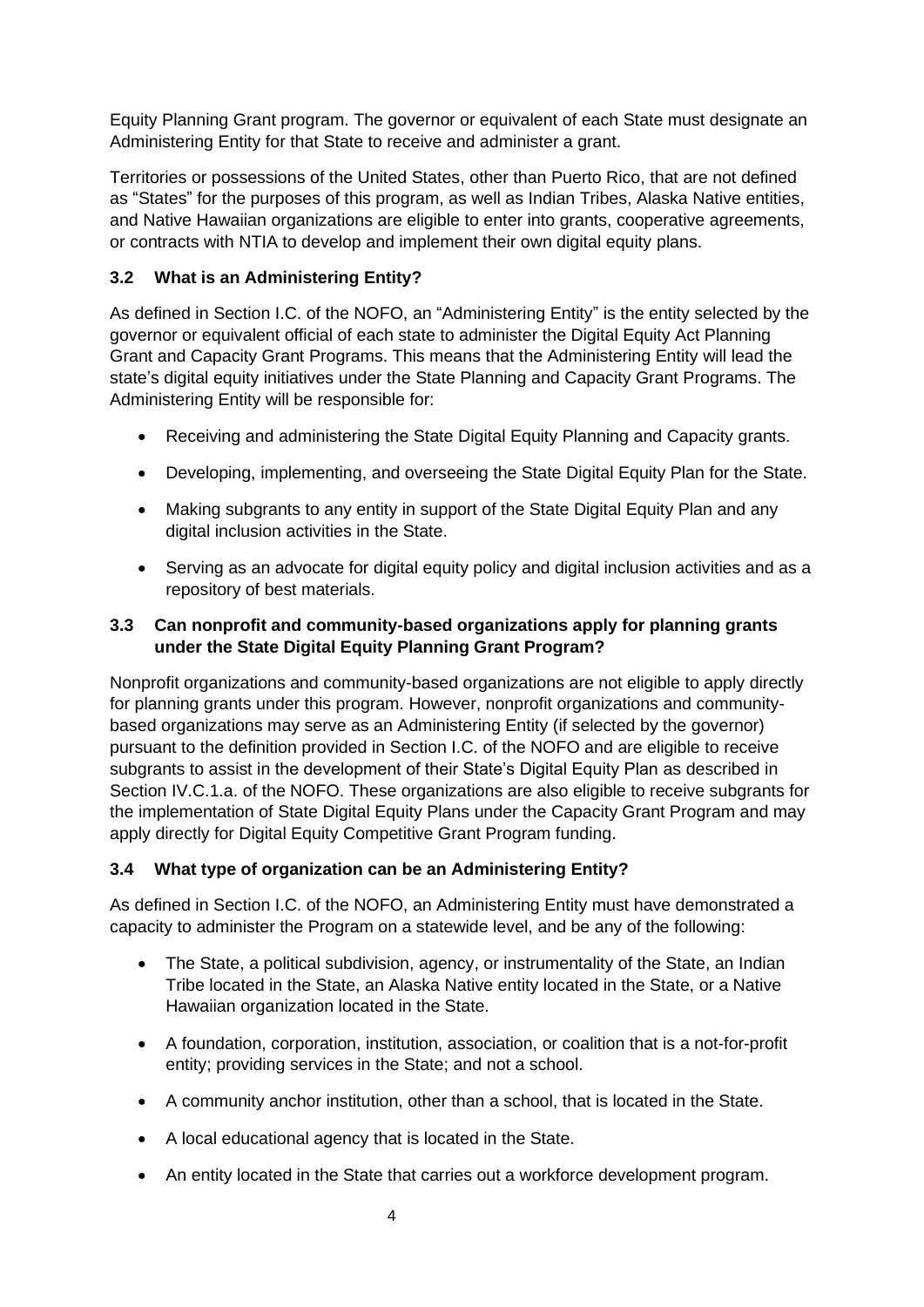- An agency of the State that is responsible for administering or supervising adult education and literacy activities in the State.
- A public or multi-family housing authority that is located in the State.
- A partnership between any of the previously listed entities.

## <span id="page-4-0"></span>**4 Grant Application and Award Information**

### **4.1 How will funds be distributed, and how much money will my state receive under the State Digital Equity Planning Grant Program?**

The amount of funding States, the District of Columbia and Puerto Rico will receive through the State Digital Equity Planning Grant Program will be calculated by applying a formula. The formula is as follows and can also be found in Section II.C.1 of the NOFO:

- 50% of the total grant amount shall be based on the population of each State in proportion of the total population of all eligible States
- 25% of the total grant amount shall be based on the number of individuals in each State who are members of "covered populations" in proportion to the total number of individuals in all eligible States who are members of covered populations
- 25% of the total grant amount shall be based on the comparative lack of availability and adoption of broadband in each State relative to all eligible states (as determined by a combination of federal data).

As set forth in Section II.C.2. of the NOFO, up to \$53,400,000 in planning grants will be available for entities defined as States and will be tentatively distributed (subject to challenges to the allocation formula and participation levels) as follows:

| <b>State</b>         | <b>Amount State</b>     |                | <b>Amount</b>  |
|----------------------|-------------------------|----------------|----------------|
| Alabama              | \$981,081.12 Montana    |                | \$601,336.88   |
| Alaska               | \$567,884.90            | Nebraska       | \$598,745.97   |
| Arizona              | \$1,116,110.78          | Nevada         | \$754,458.89   |
| Arkansas             | \$843,673.10            | New Hampshire  | \$525,033.51   |
| California           | \$4,001,525.45          | New Jersey     | \$1,176,741.04 |
| Colorado             | \$897,119.04 New Mexico |                | \$740,534.91   |
| Connecticut          | \$736,568.10            | New York       | \$2,180,034.65 |
| Delaware             | \$516,096.05            | North Carolina | \$1,415,614.32 |
| District of Columbia | \$463,126.49            | North Dakota   | \$516,392.82   |
| Florida              | \$2,407,223.57          | Ohio           | \$1,470,550.76 |
| Georgia              | \$1,429,212.96          | Oklahoma       | \$882,087.78   |
| Hawaii               | \$570,883.08            | Oregon         | \$782,193.40   |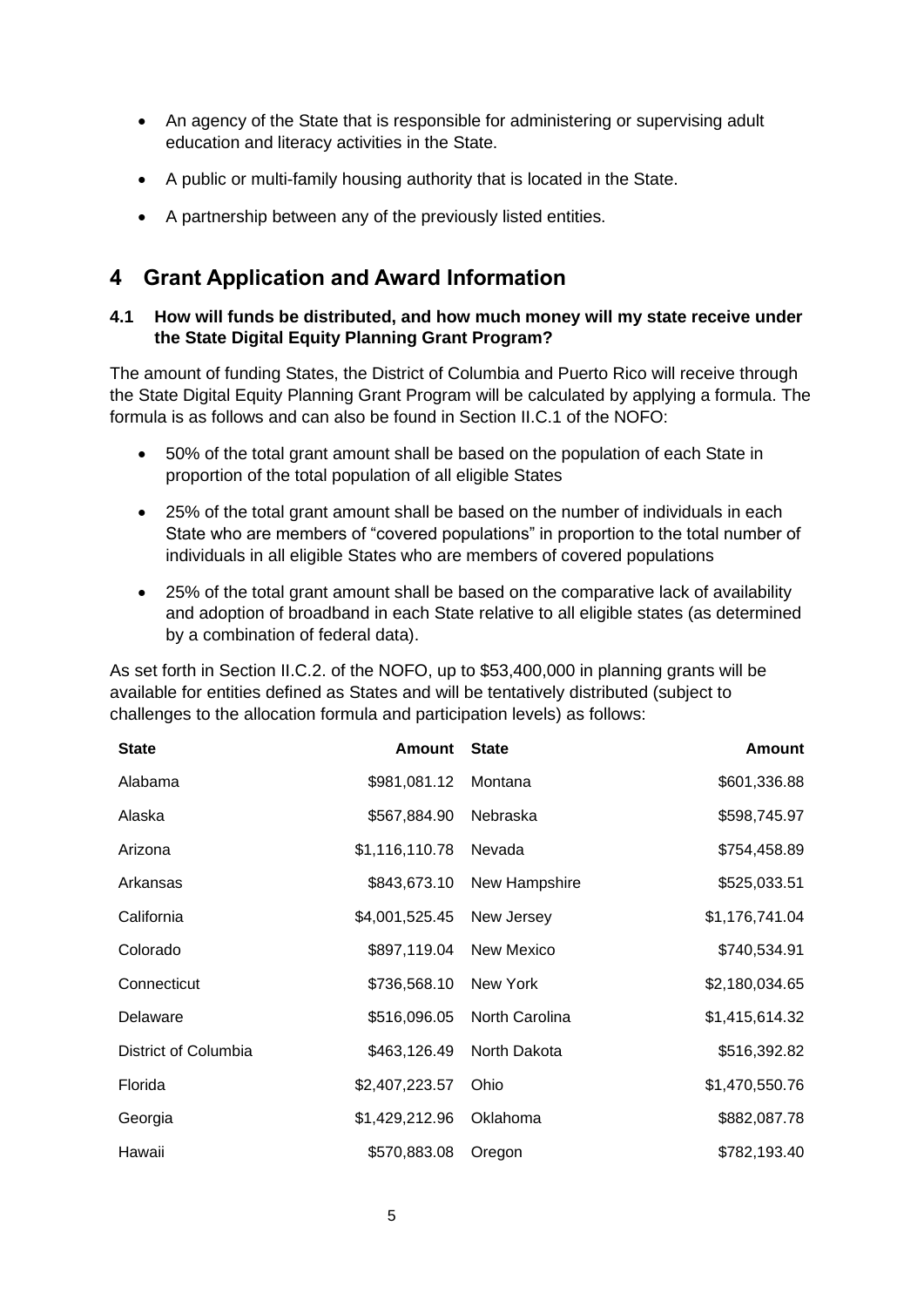| Idaho           | \$564,706.40   | Pennsylvania   | \$1,604,131.73 |
|-----------------|----------------|----------------|----------------|
| <b>Illinois</b> | \$1,515,352.64 | Puerto Rico    | \$781,987.43   |
| Indiana         | \$1,039,734.16 | Rhode Island   | \$506,100.07   |
| Iowa            | \$708,924.38   | South Carolina | \$953,478.05   |
| Kansas          | \$692,664.38   | South Dakota   | \$527,051.65   |
| Kentucky        | \$874,236.13   | Tennessee      | \$1,092,244.06 |
| Louisiana       | \$941,542.28   | Texas          | \$3,110,148.10 |
| Maine           | \$542,222.32   | Utah           | \$676,684.53   |
| Maryland        | \$966,659.11   | Vermont        | \$518,154.22   |
| Massachusetts   | \$1,003,763.61 | Virginia       | \$1,222,391.75 |
| Michigan        | \$1,332,440.72 | Washington     | \$1,076,248.79 |
| Minnesota       | \$881,905.10   | West Virginia  | \$728,065.62   |
| Mississippi     | \$875,585.61   | Wisconsin      | \$952,197.63   |
| Missouri        | \$1,007,143.59 | Wyoming        | \$530,006.38   |

NTIA tentatively reserves \$3 million to award grants to, or enter into contracts or cooperative agreements with, territories and possessions other than Puerto Rico for the purpose of developing digital equity plans. NTIA tentatively allocates (subject to participation levels) \$150,000 to each of the following:

- the United States Virgin Islands
- Guam
- American Samoa
- the Commonwealth of the Northern Mariana Islands

The award amounts for U.S. territories and possessions will depend on the number of other U.S. territories and possessions applying. The remainder of the \$3 million will be available for U.S. territories and possessions to use to implement their digital equity plans, similar to the uses contemplated for the State Digital Equity Capacity Grants.

NTIA tentatively reserves \$15 million to award grants to, or enter into contracts or cooperative agreements with, Indian Tribes, Alaska Native entities, and Native Hawaiian organizations for the purpose of creating Tribal / Native digital equity plans and to support Tribal / Native participation in the creation of relevant State Digital Equity Plans. NTIA will announce specific tentative allocation amounts for these entities after receiving letters of intent. Depending on demand, NTIA expects to allocate between \$50,000 and \$150,000 to each participating Indian Tribe, Alaska Native entity, and Native Hawaiian organization and will distribute funds evenly within that range for planning purposes. The remainder of the \$15 million will remain available for these entities to use to implement their digital equity plans,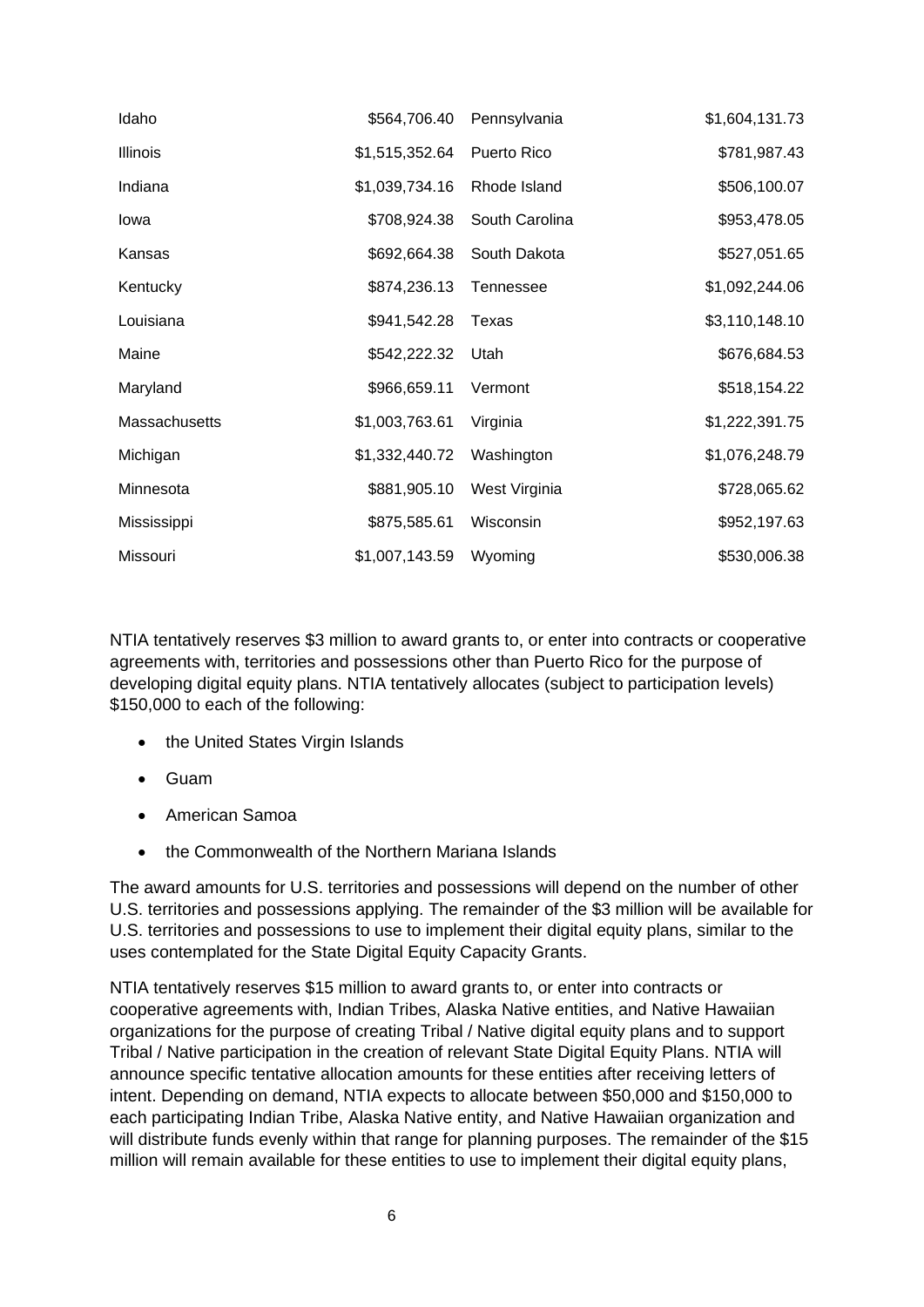with permissible uses similar to those contemplated in connection with the State Digital Equity Capacity Grants.

*Note: The award amounts of each U.S. territory and possession (other than Puerto Rico), Indian Tribes, Alaska Native entities, and Native Hawaiian organizations are not subject to the funding formula applicable to the States. Instead, award amounts for these entities will be determined for each agreement and will depend on the total number of applicants.* 

#### **4.2 Can my State receive funding if we are receiving other sources of Federal or State funding for broadband?**

Yes. However, duplication of federal funding must be avoided. Additionally, as explained in the DEA and Section IV.C.2.a. of the NOFO, grants or subgrants awarded under the State Digital Equity Planning Grant Program must supplement, not supplant (i.e., supersede, replace, or take the place of), funds available to the State to carry out digital equity and inclusion activities.

#### **4.3 Will applicants be required to provide a match in order to receive a planning grant under the State Digital Equity Planning Grant Program?**

No. A match is not required.

## <span id="page-6-0"></span>**5 Definitions**

### **5.1 Who are considered "Covered Populations"?**

As defined in Section I.C. of the NOFO, Covered Populations are:

- Individuals who live in covered households (see below).
- Aging individuals (60 and above).
- Incarcerated individuals, other than individuals who are incarcerated in a Federal correctional facility.
- Veterans.
- Individuals with disabilities.
- Individuals with a language barrier, including individuals who are English learners; and have low levels of literacy.
- Individuals who are members of a racial or ethnic minority group.
- Individuals who primarily reside in a rural area.

### **5.2 What is a Covered Household?**

The term "covered household'' is defined in Section I.C. of the NOFO and means a household, the income of which for the most recently completed year is not more than 150 percent of an amount equal to the poverty level, as determined by using criteria of poverty established by the Bureau of the Census.

### **5.3 How should a state define "rural" when developing a state digital equity plan?**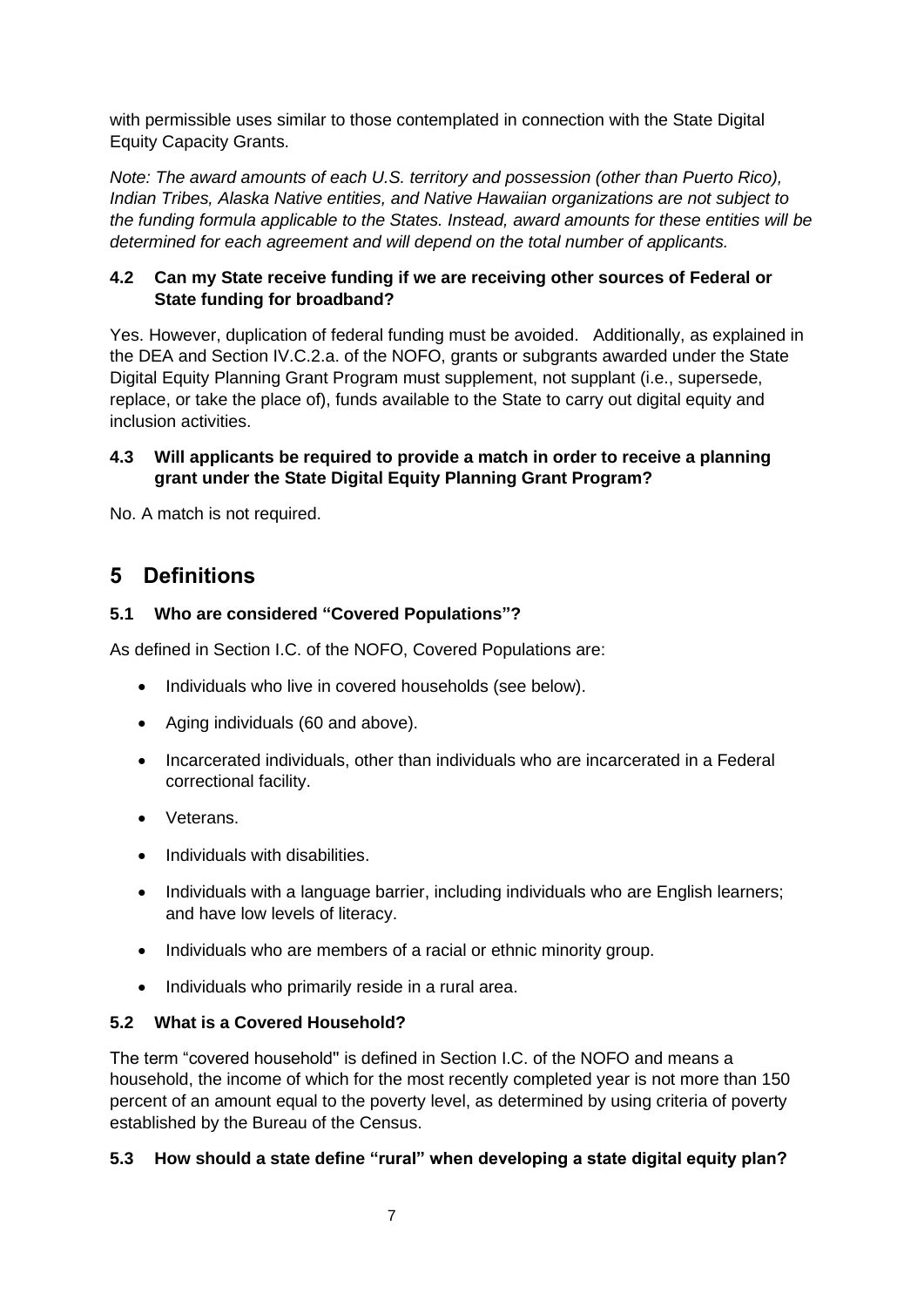For the purposes of the DEA, Section I.C. of the NOFO defines a "rural area" as an area other than--

- A city or town that has a population of greater than 50,000 inhabitants
- Any urbanized area contiguous and adjacent to a city or town that has a population of greater than 50,000 inhabitants; and
- In the case of a grant or direct loan, a city, town, or incorporated area that has a population of greater than 20,000 inhabitants.

## <span id="page-7-0"></span>**6 Application Requirements**

### **6.1 What must be included in a State's application for a State Digital Equity Planning Grant?**

Any State applying for planning grants must submit an application that includes the following information, which is described in more detail in Section IV.B.1. of the NOFO:

- Description of the Administering Entity.
- Certification that the plan will be completed in one year.
- The assurances required under Section 60304(e) of the Infrastructure Act with respect to the State's Administering Entity.
- Grant application narrative.
- Detailed budget justification and budget narrative.
- Standard federal grant forms and documents.

### **6.2 What should be included in the grant application narrative?**

As noted in Section IV.B.1. of the NOFO, the grant application narrative should describe the grant project and activities to be funded by the State Digital Equity Planning Grant Program and how these activities will support the development of a State Digital Equity Plan that includes the required elements outlined in the NOFO.

### **6.3 What should U.S. territories and possessions submit to obtain planning grants?**

Section IV.B.2. of the NOFO explains that U.S. territories and possessions (other than Puerto Rico) that wish to develop their own digital equity plans shall each submit a Letter of Intent to the Assistant Secretary signed by the territory or possession's governor or equivalent official. The letter should describe the entity that would administer digital equity activities under this program, as well as specific activities the territory or possession intends to pursue in support of digital equity plan development.

Any U.S. territory or possession of the United States (other than Puerto Rico) that submits a Letter of Intent with the required information will be deemed eligible to receive planning grant funds from the set-aside funds for territories and possessions.

### **6.4 What should Indian Tribes, Alaska Native entities, and Native Hawaiian organizations submit to obtain planning grants?**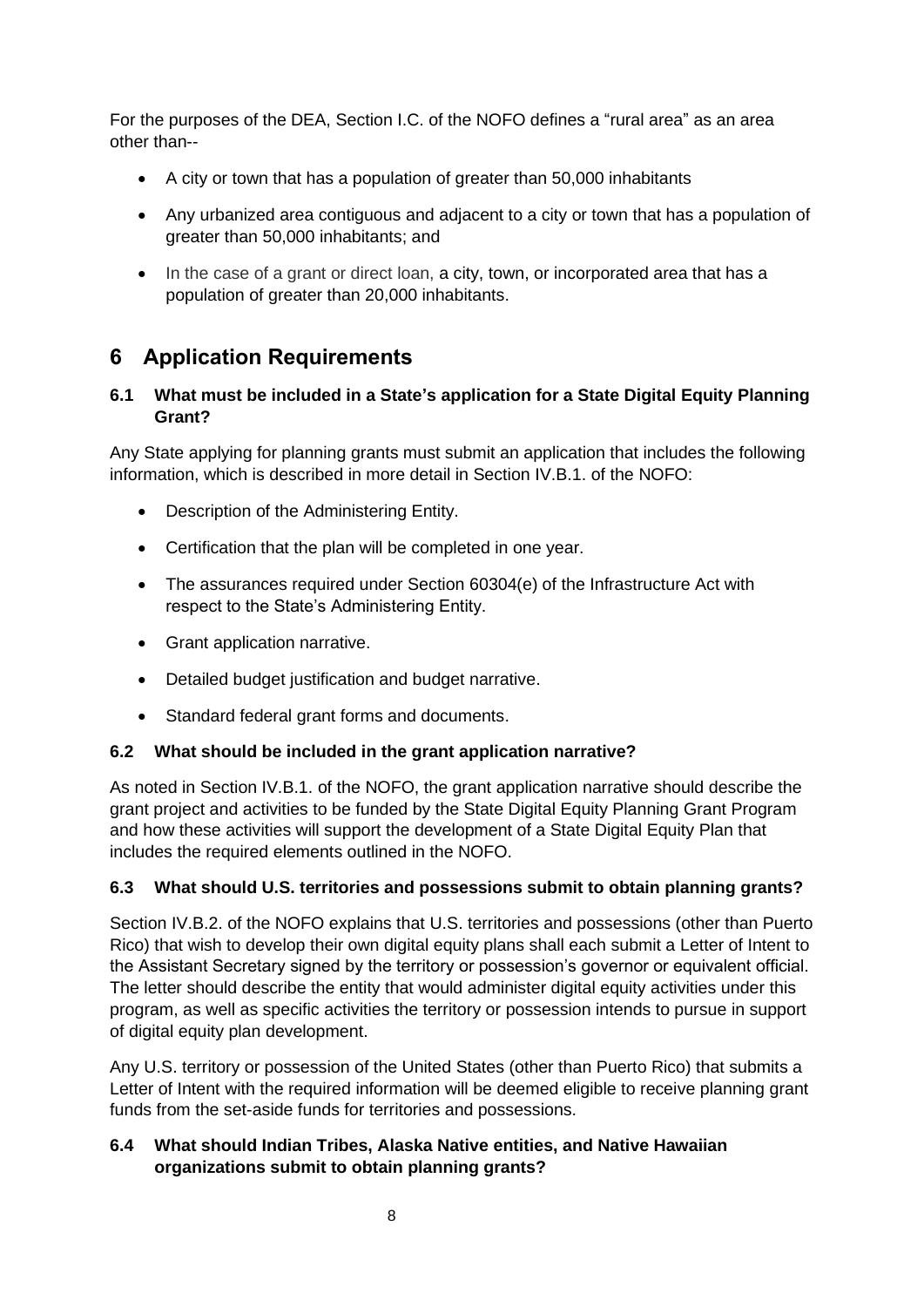Section IV.B.3. of the NOFO describes the process for Indian Tribes, Alaska Native entities, and Native Hawaiian organizations. Any Indian Tribe, Alaska Native entity, or Native Hawaiian organization that wishes to develop its own digital equity plan and/or participate in the development of relevant State Digital Equity Plans shall submit a Letter of Intent to the Assistant Secretary signed by its governing body. The letter should describe the entity that would administer digital equity activities under this program, as well as specific activities the Tribal organization intends to pursue in support of digital equity plan development (including development of the entity's own plan and, optionally, development of relevant State Digital Equity Plans).

An Indian Tribe, Alaska Native entity, or Native Hawaiian organization that submits a Letter of Intent with the required information will be deemed eligible to receive planning grant funds from the set-aside funds for Tribal organizations.

## <span id="page-8-0"></span>**7 Application Portal and Submission**

### **7.1 Where are application forms available?**

For States, the District of Columbia and Puerto Rico, application forms and instructions are available on the NTIA application portal at [https://grants.ntia.gov/.](https://grants.ntia.gov/)

## <span id="page-8-1"></span>**8 Allowable and Unallowable Uses of Planning Grants**

### **8.1 What costs can planning grants be used for?**

As described in Section IV.C.1. of the NOFO, States, the District of Columbia, and Puerto Rico, must use the planning grant funds ONLY for the following purposes:

- To develop the State Digital Equity Plan.
- To make subgrants to any of the following entities to assist in the development of the State Digital Equity Plan:
	- o Community anchor institutions.
	- o County and municipal governments.
	- o Local educational agencies.
	- o Indian Tribes, Alaska Native entities, or Native Hawaiian organizations.
	- o Nonprofit organizations.
	- $\circ$  Organizations that represent (i) individuals with disabilities; (ii) aging individuals; (iii) individuals with language barriers, including English language learners and those with low levels of literacy; (iv) veterans; and (v) individuals who are incarcerated in the State in non-federal facilities.
	- o Civil rights organizations.
	- o Entities that carry out workforce development programs.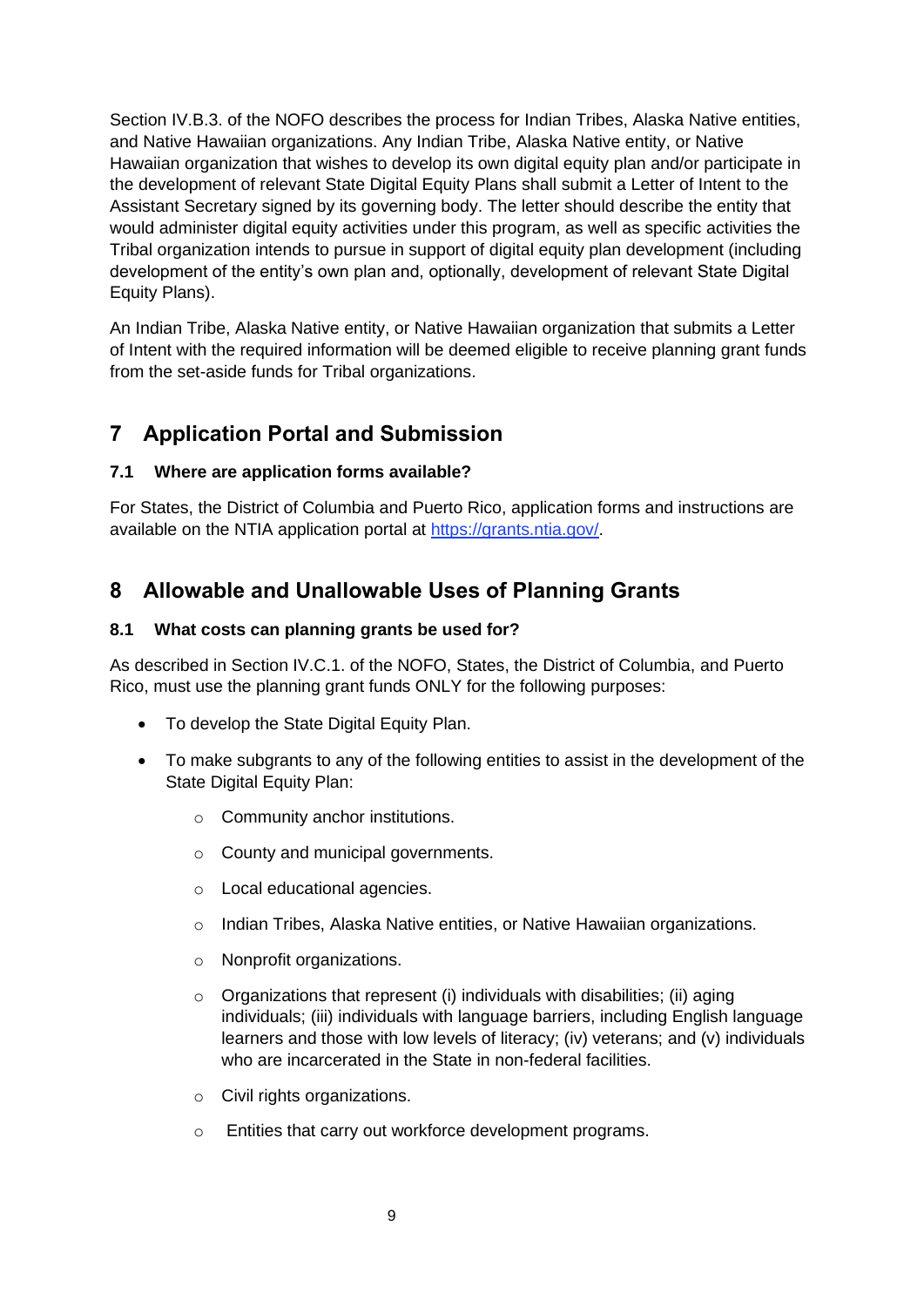- o State agencies responsible for administering or supervising adult education and literacy activities.
- o Public housing authorities in the State.
- o Partnerships of any of the entities listed above.

U.S. territories and possessions, Indian Tribes, Alaska Native entities, and Native Hawaiian organizations may use funds for digital equity plan development and related activities authorized by the DEA and described in the entity's approved project budget.

Indian Tribes, Alaska Native entities, and Native Hawaiian organizations may use award funds to further their participation and equity interests in the development of relevant State Digital Equity Plans under this program.

### **8.2 What costs can planning grants NOT be used for?**

Section IV.C.2. of the NOFO explains that planning grants may NOT be used to:

- Supplant or replace other federal or state funds that have been made available to develop a State Digital Equity Plan.
- Pay for a profit, fee, or other incremental charge above the actual cost is not an allowable cost under this program.
- Oppose or support collective bargaining.

#### **8.3 Can the planning grants be used to implement digital inclusion programs that are led by a State (or any of its political subdivisions), community-based organizations, community anchor institutions, or local governments?**

No. The implementation of digital inclusion programs can be funded generally through State Digital Equity Capacity Grants, for which the State Digital Equity Plan is a prerequisite, or through the Digital Equity Competitive Grant Program. States may, however, conduct digital inclusion activities (e.g., assess digital equity needs of the State, collaborate with key stakeholders, and compile an asset inventory of current resources and programs) in service of development of the State Digital Equity Plan. States also remain free to expend separate state funds to pursue digital inclusion and digital equity activities while drafting the State Digital Equity Plans and awaiting State Digital Equity Capacity Grant funds.

# <span id="page-9-0"></span>**9 State Digital Equity Plans**

### **9.1 How long do States have to create a State Digital Equity Plan?**

One year, beginning on the date on which the State is awarded planning grant funds. Extensions of up to 180 days are possible (*see* Section II.B. of the NOFO).

### **9.2 How are the planning processes for the State Digital Equity Capacity Grant Program and the Broadband Equity, Access, and Deployment Program (BEAD) linked?**

NTIA strongly encourages States and territories to concurrently participate in the BEAD Program and Digital Equity Act Programs.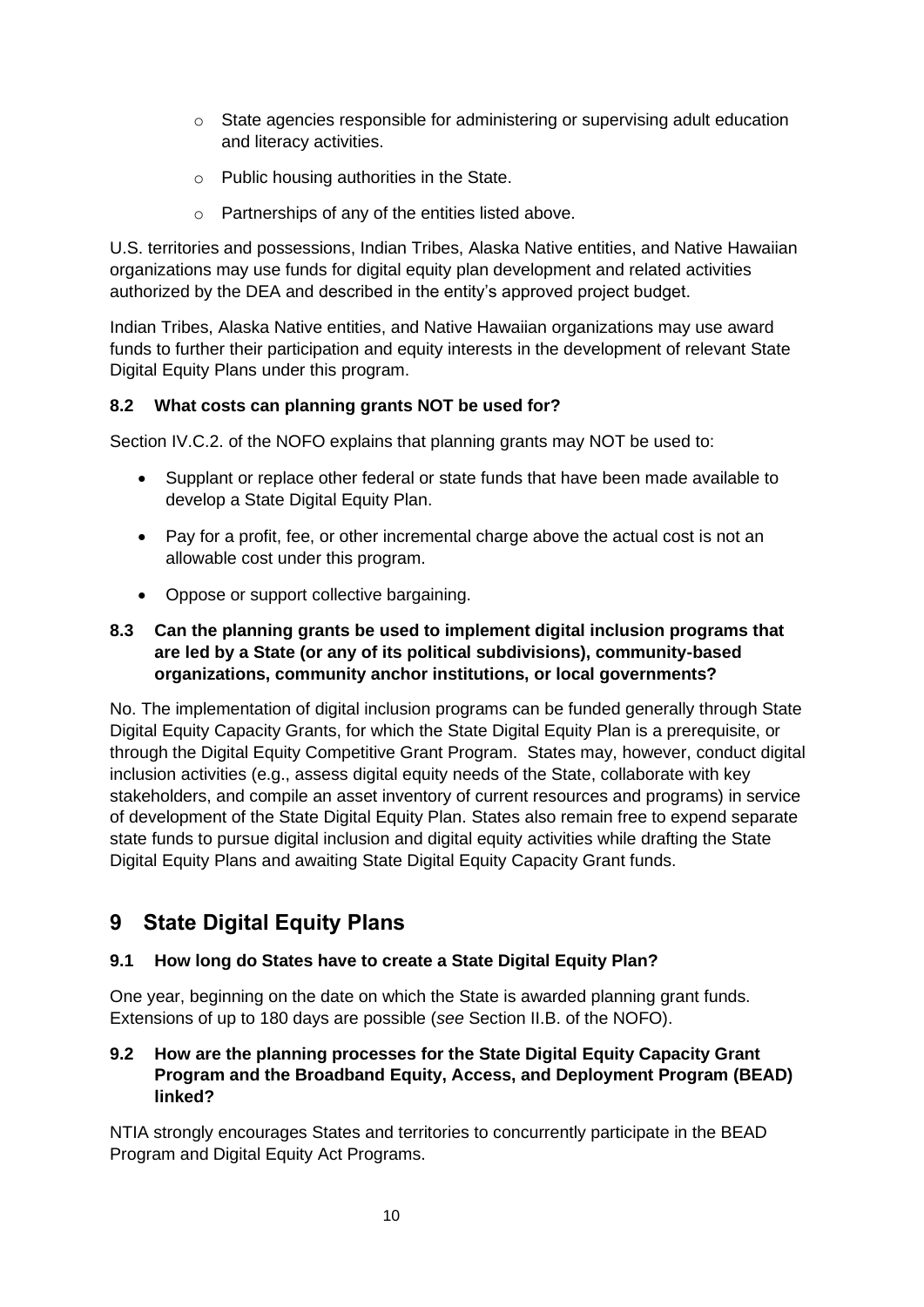States and territories should view the State Digital Equity Planning Grant NOFO and the BEAD NOFO holistically under a singular, unified objective of closing the digital divide. Section I.B. of the NOFO specifically notes that NTIA expects that a State or territory's 5- Year Action Plan developed for the BEAD Program will fully incorporate the State or territory's Digital Equity Plan. Moreover, Initial Proposals and Final Proposals developed for the BEAD Program should be informed by and be complementary, sequenced, integrated, and intentionally linked with both BEAD 5-Year Action Plans and State Digital Equity Plans to address the goal of universal broadband access and adoption.

### **9.3 How can my state link our BEAD 5-Year Plan and the DEA Plan?**

States should:

- Ensure continuity between staff tasked with developing both plans.
- Create overlap between State DEA and BEAD planning teams.
- Establish formal and direct communication and collaboration pathways between DEA and BEAD planning teams.
- Note that funding awarded pursuant to the State Digital Equity Planning Grant Program and BEAD awards cannot overlap.

### **9.4 What must be included in State Digital Equity Plans?**

Section IV.C.2.b. of the NOFO lays out requirements for State Digital Equity Plans.

#### *Statutory Requirements*

Under the DEA, any State Digital Equity Plan developed with planning grant funds must include the following:

- Identification of barriers to digital equity faced by Covered Populations in the State.
- Measurable objectives for documenting and promoting, among each Covered Population located in that State, the availability and affordability of broadband technology; online accessibility and inclusivity of public resources; digital literacy; awareness of, and the use of, cybersecurity measures; and availability and affordability of consumer devices and technical support.
- An assessment of how the measurable objectives will impact and interact with the State's economic and workforce development goals, plans, and outcomes; educational outcomes; health outcomes; civic and social engagement; and delivery of essential services.
- Description of how the State plans to collaborate with key stakeholders in the State.
- A list of organizations with which the Administering Entity for the State collaborated in developing and implementing the Plan.

#### *Additional Requirements*

In addition to the above statutory requirements, the State Digital Equity Plan developed with planning grant funds shall, at a minimum, include the following:

• A stated vision for digital equity.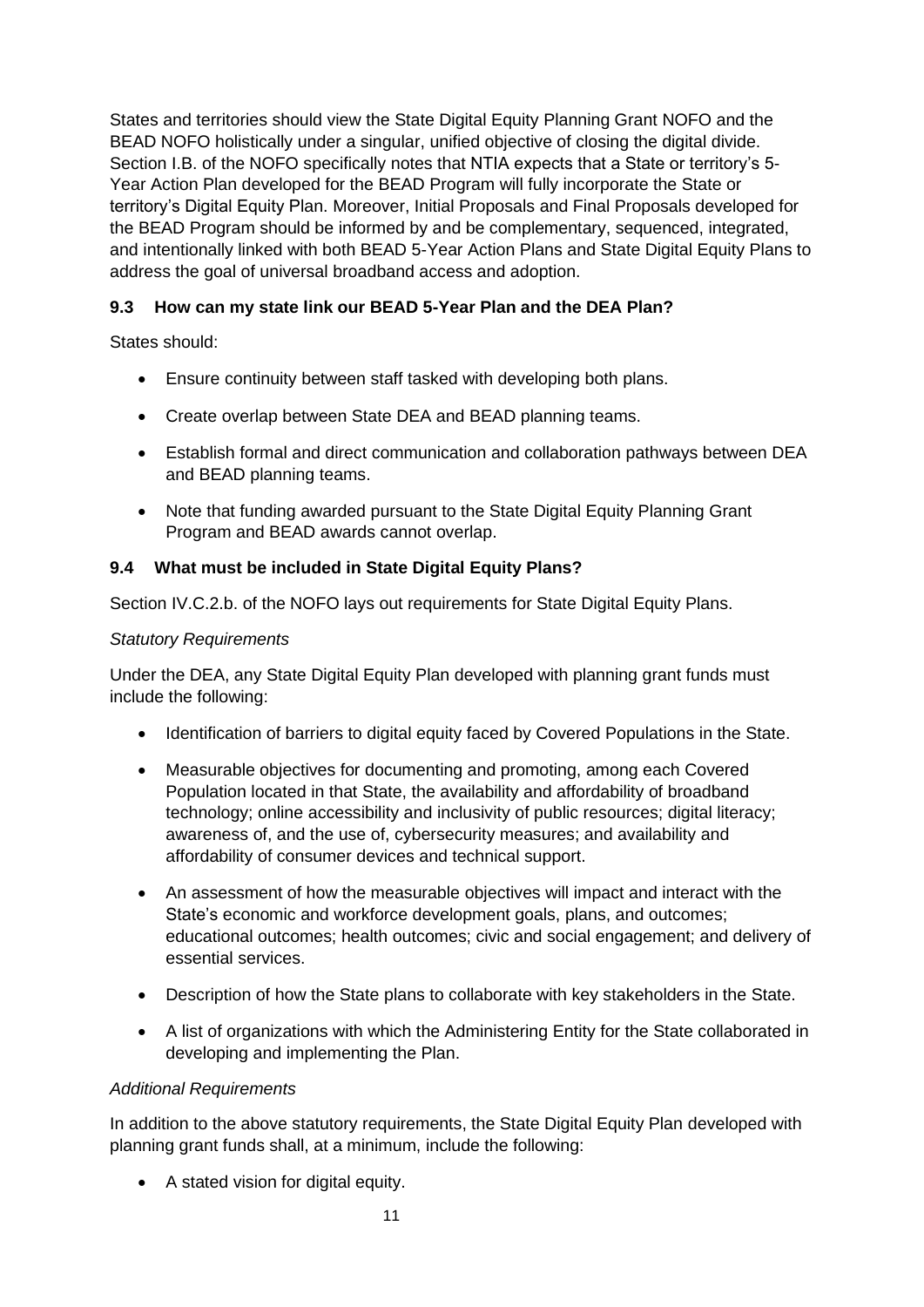- A digital equity needs assessment, including a comprehensive assessment of the baseline from which the State is working and the State's identification of the barriers to digital equity faced generally and by each of the covered populations in the State.
- An asset inventory, including current resources, programs, and strategies that promote digital equity for each of the covered populations, as well as existing digital equity plans and programs already in place among municipal, regional, and Tribal governments.
- A coordination and outreach strategy, including opportunities for public comment by, collaboration with, and ongoing engagement representatives of each category of covered populations within the State and with the full range of stakeholders within the State.
- A description of how municipal, regional, and/or Tribal digital equity plans will be incorporated into the State Digital Equity Plan.
- An implementation strategy that is holistic and addresses the barriers to participation in the digital world, including affordability, devices, digital skills, technical support, and digital navigation. The strategy should (a) establish measurable goals, objectives, and proposed core activities to address the needs of covered populations, (b) set out measures ensuring the plan's sustainability and effectiveness across State communities, and (c) adopt mechanisms to ensure that the plan is regularly evaluated and updated.
- An explanation of how the implementation strategy addresses gaps in existing state, local, and private efforts to address the barriers identified pursuant to Section IV.C.1.b.i of the NOFO.
- A description of how the State intends to accomplish the implementation strategy described above by engaging or partnership with relevant agencies, organizations, and institutions of higher learning.
- A timeline for implementation of the plan.
- A description of how the State will coordinate its use of the State Digital Equity Capacity Grant funding and its use of any funds it receives in connection with the Broadband Equity, Access, and Deployment Program.

Some of the digital equity plan requirements that apply to States may not be applicable or appropriate for territories or Tribal organizations. NTIA will work with these entities to agree on budgets and expectations that are reasonable and effective for individual territories and Tribal organizations.

### **9.5 Who should States, U.S. territories and possessions, and Tribal organizations collaborate and consult with when developing their digital equity plans?**

States should collaborate with entities that serve covered populations or, through their ties to the community, are able to provide valuable insight into how best to advance digital equity, broadband adoption, device access, and digital literacy among all populations in the State. This may include, as identified in the Infrastructure Act and Section IV.C.1.b. of the NOFO:

• Community anchor institutions.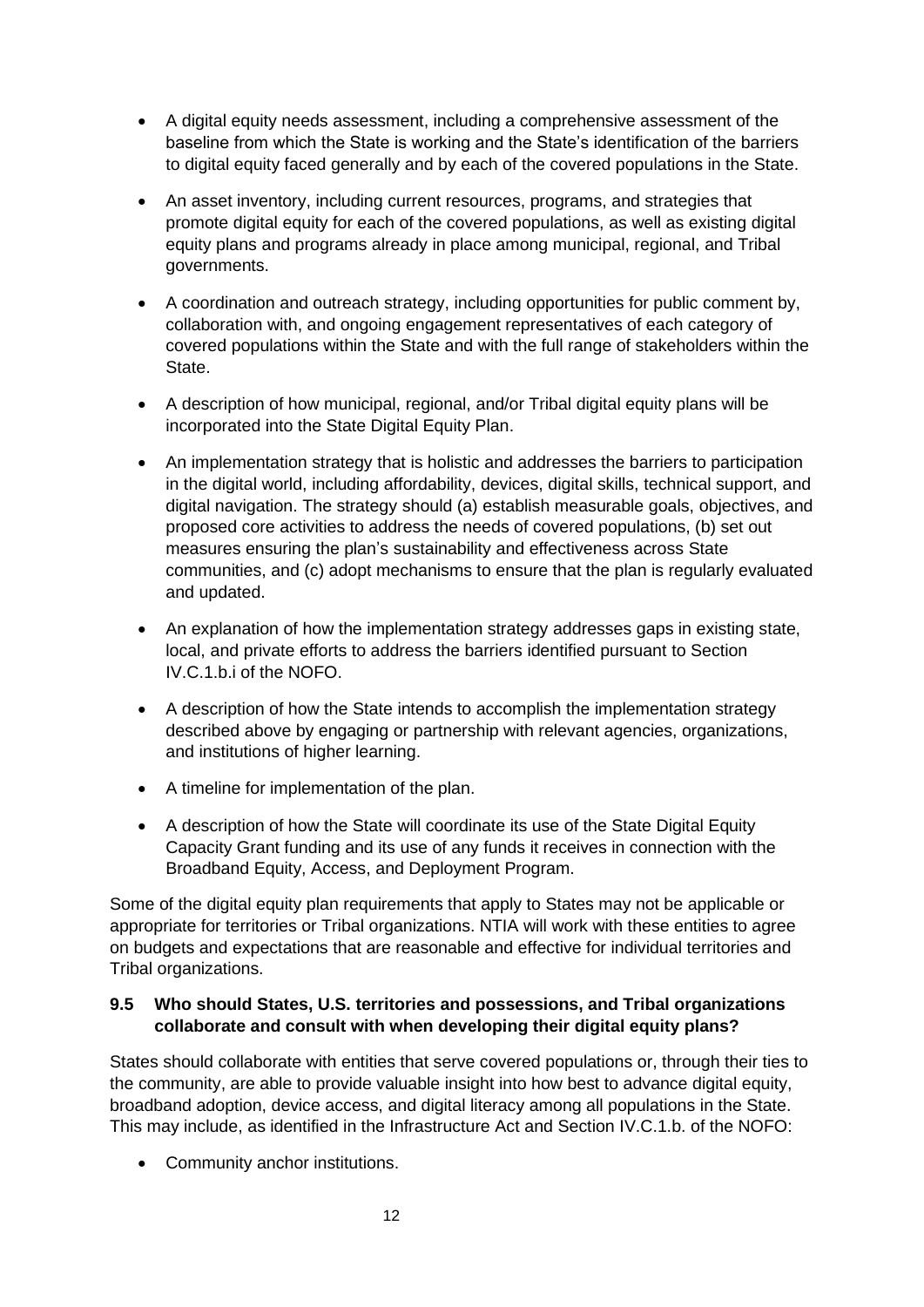- County and municipal governments.
- Local educational agencies.
- Where applicable, Indian Tribes, Alaska Native entities, or Native Hawaiian organizations.
- Nonprofit organizations.
- Organizations that represent individuals with disabilities, including organizations that represent children with disabilities; aging individuals; Individuals with language barriers; Veterans; and Individuals in that State who are incarcerated in facilities other than federal correctional facilities.
- Civil rights organizations.
- Entities that carry out workforce development programs.
- Agencies of the State that are responsible for administering or supervising adult education and literacy activities in the State.
- Public housing authorities in the State.
- A partnership between any of the entities described above.

In addition, NTIA and NDIA encourage States to collaborate with entities not named in the statute, including:

- Members of Covered Populations who have direct lived experience with being disconnected.
- State agencies.
- Labor unions and other organizations that represent workers.
- Digital inclusion coalitions located in the State.
- Chambers of commerce and industry associations.
- Public housing resident associations.
- Healthcare systems and networks.
- Homeless continuum of care providers.
- Multi-family housing developers and owners.
- Faith-based institutions.
- Business owners, state and local foundations and funders.
- Early childhood and early intervention coordinators.
- Re-entry organizations.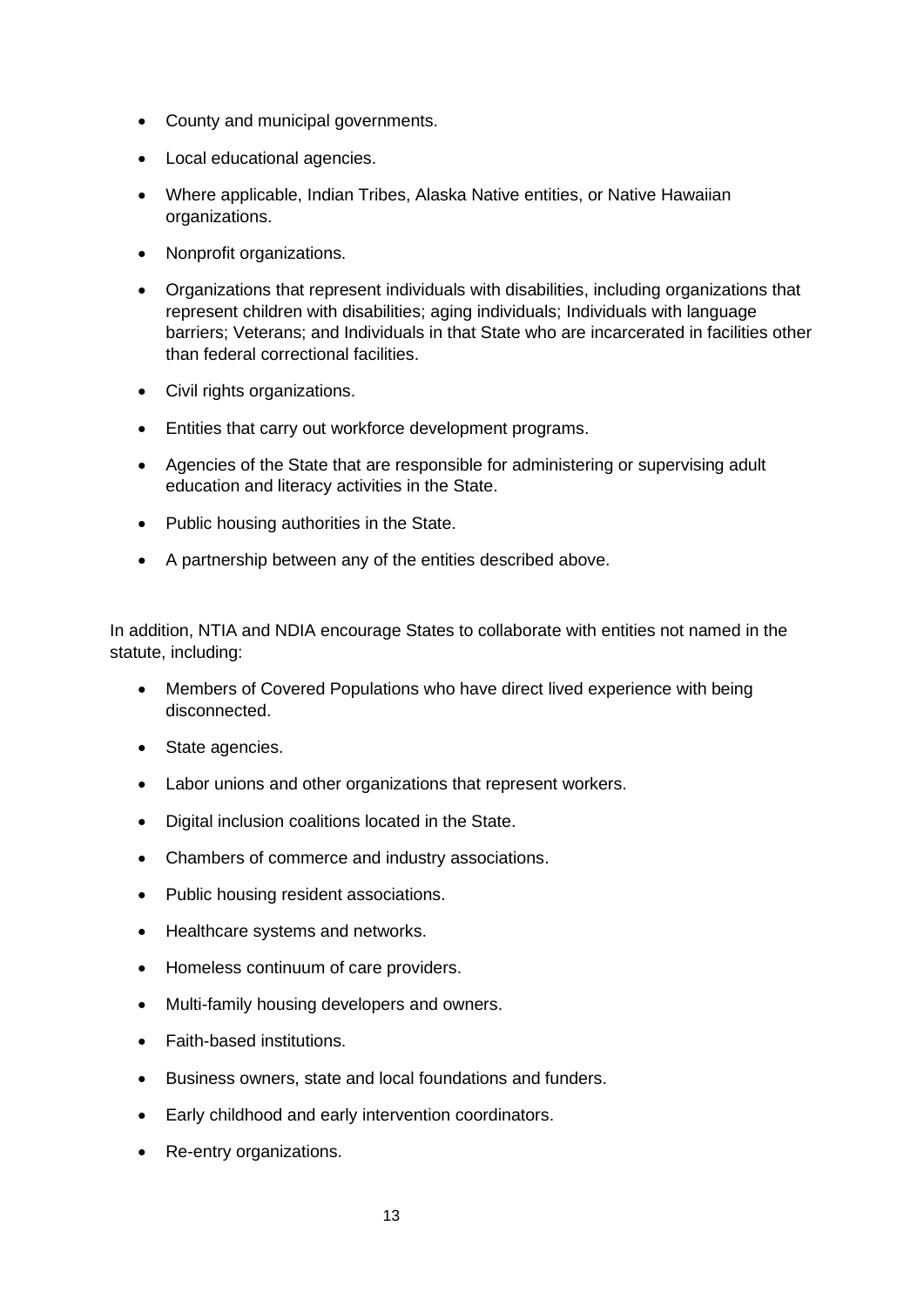• Internet service providers.

*Note: During stakeholder engagement, States must utilize a variety of communications media (e.g., online, print, radio) and provide information in languages other than English when warranted based on the demographics of the stakeholder communities.*

### **9.6 What if a State already has a digital equity plan? Can that State use its previously developed digital equity plan to fulfill the State Digital Equity Plan requirement of the State Digital Equity Capacity Grant Program?**

If a State has previously conducted a statewide digital equity planning effort, it must demonstrate to NTIA that the plan includes all minimum required elements as listed above (both statutory and additional requirements) and that the plan fully complies with the program's authorizing statute and with the NOFO.

#### **9.7 How can local organizations get involved in the planning and development of their State's Digital Equity Plan?**

Contact your state's Administering Entity and request to be involved in the stakeholder engagement process. NTIA is collecting and will publish a list of Administering Entities on its website once all information is collected. Provide your state's Administering Entity with data, research, and resources from your community that could help inform the plan. Question 3.3 above contains additional information about other ways to get involved, including by receiving subgrants for planning and implementation and applying directly for Competitive Grant Program funding.

# <span id="page-13-0"></span>**10 Reporting Requirements**

### **10.1 What are the reporting requirements for grantees under the State Digital Equity Planning Grant Program that align with the requirements established in the Infrastructure Act?**

Grantees will be required to comply with federal reporting requirements. In addition to the reporting requirements found in 2 C.F.R. Part 200, NTIA will provide additional reporting instructions.

In particular, the Infrastructure Act sets out reporting requirements, which require entities receiving grants or subgrants under the Act to public report, for each year during the period of performance, on: (i) the entity's use of the grant; (ii) the entity's progress toward fulfilling the objectives for which the grant was awarded; and (iii) the implementation of the State Digital Equity Plan of the State.

Additional information about reporting can be found in Section VI.E. of the NOFO.

*Note: The Assistant Secretary may establish additional reporting and information requirements for any recipient of a grant as necessary to fulfill the requirements of the Infrastructure Act.*

## <span id="page-13-1"></span>**11 Application Review Process**

### **11.1 How does the application review process work?**